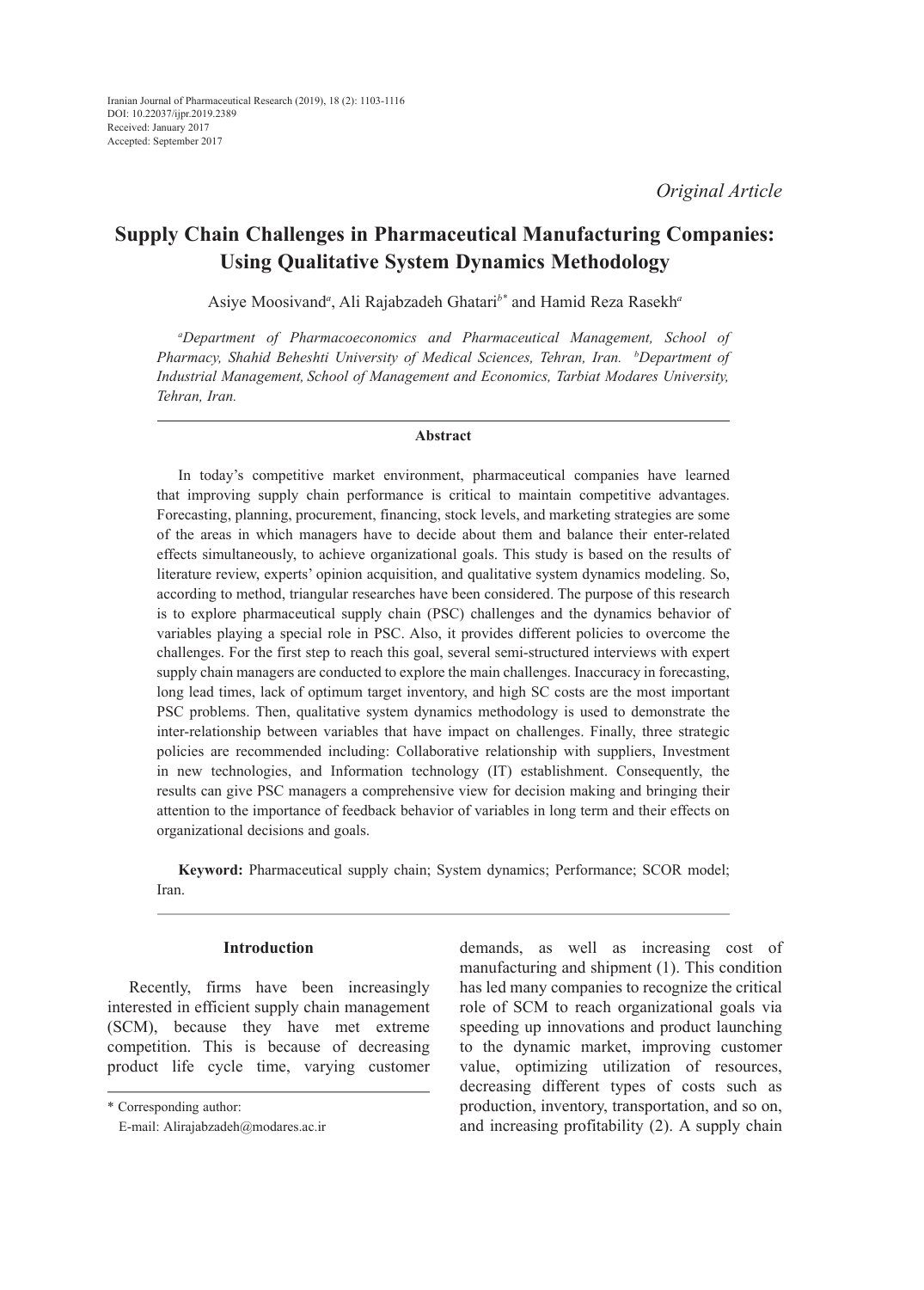as a dynamic process is usually described as a forward flow of materials and a backward flow of information and funds among multiple operating units both within and between chain members (3). Because of rapid growth rate of technology development, basic supply chain structure has been changed to supply chain network with more complex structure including a higher level of interdependence and collaboration between more entities. Supply chain networks can be used to highlight interactions between organizations; they can also be used to show the flow of information and materials across organizations. Supply chain networks are designed with five key areas: inbound logistics (suppliers), internal logistics (production), outbound logistics (distributors), demand sectors, and shipment assets (4).

In generic pharmaceutical industry, typical supply chains consist of the following components: manufacturing raw material, manufacturing pharmaceuticals, distributing centers, retail pharmacies/hospitals, and patients (5). Because of the economic changes, pharmaceutical industry member companies have been trying to restructure their supply chains. The pharmaceutical business is a multipart enterprise accompanied by conflicting purposes and several troublesome limitations. A highly regulated setting combined with the life changing nature of the products describe the pharmaceutical industry as a special challenging system (6). As Wang said: "the crucial aim of SCM in pharma industry is to make the right product, for the right customer, in the right amount, at the right time" (7).

Complicated activities in industrial processes are because of existing a multitude of variables and their non-linear dynamics. Also, developing a systematic model to define such these processes behavior is generally difficult or unfeasible (8). Several different methods have been suggested for modeling supply chains. Most of them are steady-state models based on constant conditions; however, static models are not enough for dynamic specifications of the supply chain due to oscillations, lead time delays, sales forecasting, etc. Owing to this reality, system dynamics (SD) method could be a proper technique for displaying interactions

between several factors used in modeling tool.

In this study a wide spectrum of pharmaceutical supply chain (PSC) challenges are discussed and tried to determine the internal PSC problems and the interrelationship between variables which affect PSC performance. The supply chain operations reference (SCOR) model criteria was used for classifying challenges and complicated relationships among various variables are shown using qualitative SD modeling.

# *Literature Review*

## *Pharmaceutical supply chain challenges*

With the increasing changes in business environment, firms have to supply high quality products, deliver fast responses, and make their dynamic competencies better. Particularly, the pharmaceutical industry is facing the same challenges that many other industries have experienced in the past. Only the firms that are eager to accept changes and improve their strategies will achieve long term success (9).

The challenges that pharma companies are involved in are complicated and have an extensive range including political, economic, social, technical, and legal considerations. The pharmaceutical industry is characterized as a group of organizations, processes and actions, engaged in the invention, and innovation of pharmaceuticals; furthermore PSC is made up of corporations to supply and deliver medications which have an important effect on customer satisfaction (10).

Today, efficiency of R and D processes, products' declining life cycle and patent life exclusivity, increasing generic competition, production compliance, and costs, are some of the major complications that pharmaceutical companies encounter with them (9, 11). A study by Oliver Eitelwein shows that many pharmaceutical companies have to enhance the main supply chain sections including customer satisfaction, forecasting accuracy, inventory level, and total supply chain costs. Also, he states that the complex nature of products and processes are other important matters which can emerge from various number of causes: the large finished good portfolio, wide variety of materials needed, distribution networks, high investment cost and time of developing new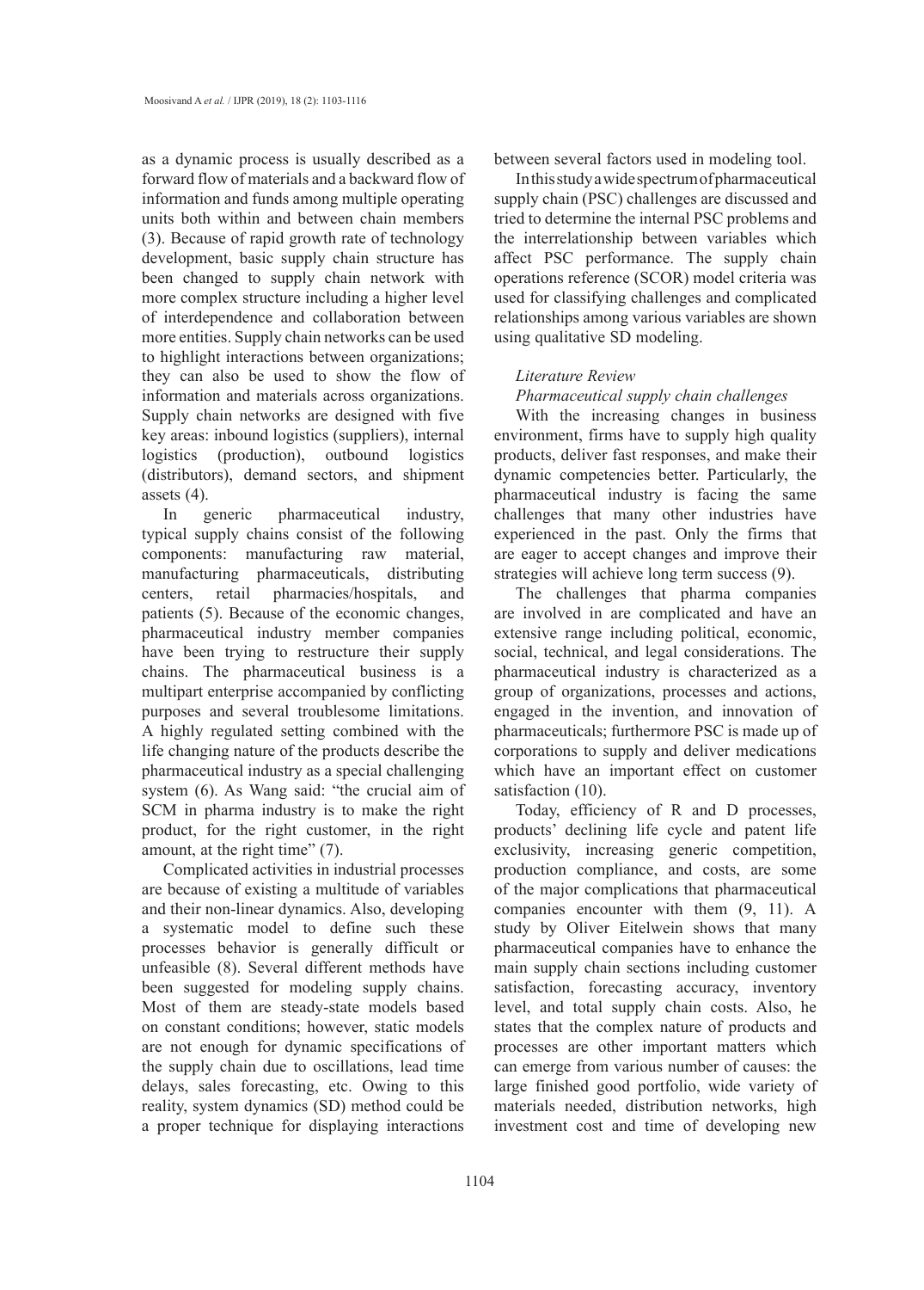products, capacity constraints, and regulatory restrictions (12).

# *Supply Chain challenges related SCOR Perspectives*

Like other industries, the supply chain in pharmaceutical industry initiates with the sourcing of material for production. Active pharmaceutical ingredient (API) along with other inactive materials are planned to formulate in to the standard dosage forms and filled into primary and secondary packages with different configurations. Finished products are transferred from manufactures' warehouses to distributors, retail/hospital pharmacies, and finally to consumers. In contrast, the flow of data and funds starts from end-users to producers through several channels (13). As mentioned earlier, there are a lot of factors that can affect pharmaceutical industry performance. Discussing all supply chain related variables is not the purpose of this study. Thus, in this research, the Supply Chain Operations Reference (SCOR) is used as a conceptual model to focus on the crucial variables. SCOR model proposed by the Supply Chain Council in makes a helpful structure for performance evaluation and offers standardized definitions for measures and metrics for all members in the supply chain in various industries (2, 14) . Many analytical models in business and engineering fields, have been suggested to handle supply chain operational and design matters (15). While, there are a few holistic models for strategic decisions. Based on Huan survey, "the most promising model for supply chain strategic decision making is the SCOR model developed by the supply chain council" (16). For the assessment and improvement of supply chain management and performance, the SCOR can creates a cross industry structure (17). In the SCOR model, the function of SCM from operational perspective is considered. Recently, several studies have looked over SCOR model and have tried to measure the impact of this model on organization performance (16, 18-20). In the study was conducted by Zhue, the relationship between supply chain process in the SCOR model were proved (21).

Therefore, this comprehensive model verified by many academics and experts in both academic and business area, was chosen as a frame work in this research to study supply chain problems in pharmaceutical manufacturing companies.

In the SCOR model, supply chain activities are a series of connected inter-organizational processes containing five echelons: plan, source, make, deliver, and return. Each supply chain echelon has individual intra-organizational processes evaluated with five strategic attributes including "supply chain reliability, responsiveness, flexibility, costs, and assets". The first three attributes are related to customer orientation measures (effectiveness) for example delivery performance, while the other two are internal efficiency measures of a company like cash-to-cash cycle time (22).

#### *Customer orientation perspective*

In this perspective, supply chain capabilities including SC reliability, SC responsiveness, and SC flexibility are considered. Reliability is related to delivery performance when the right product with the right quantity, packaging, and documents is delivered to the right place and customer, at the right time. SC responsiveness is defined as how fast the supply chain can respond to customer demand. The flexibility of SC is the ability to effectively increase or decrease aggregate production or switch rapidly from one product to another in response to customer demand changes to achieve or sustain competitive advantage. This ability can reduce the risk of products destocking arising from unexpected increase demands. Additionally, will render companies needless of stocking up on large quantities of inventory (23).

Nowadays, the common strategy for maintaining competitive advantages is the timebased competition strategy. Supply chain must compress the time required to propose, develop, manufacture, market and deliver its products to provide a respond to customer demands in as short as possible delivery times. Indeed, responsiveness to the market demand is a prerequisite of reliability. Responsiveness can be defined as the ability of the supply chain to respond purposefully and within an appropriate timeframe to customer requests or changes in the marketplace which is also referred to as *agility* (24). Agility paradigm can be noteworthy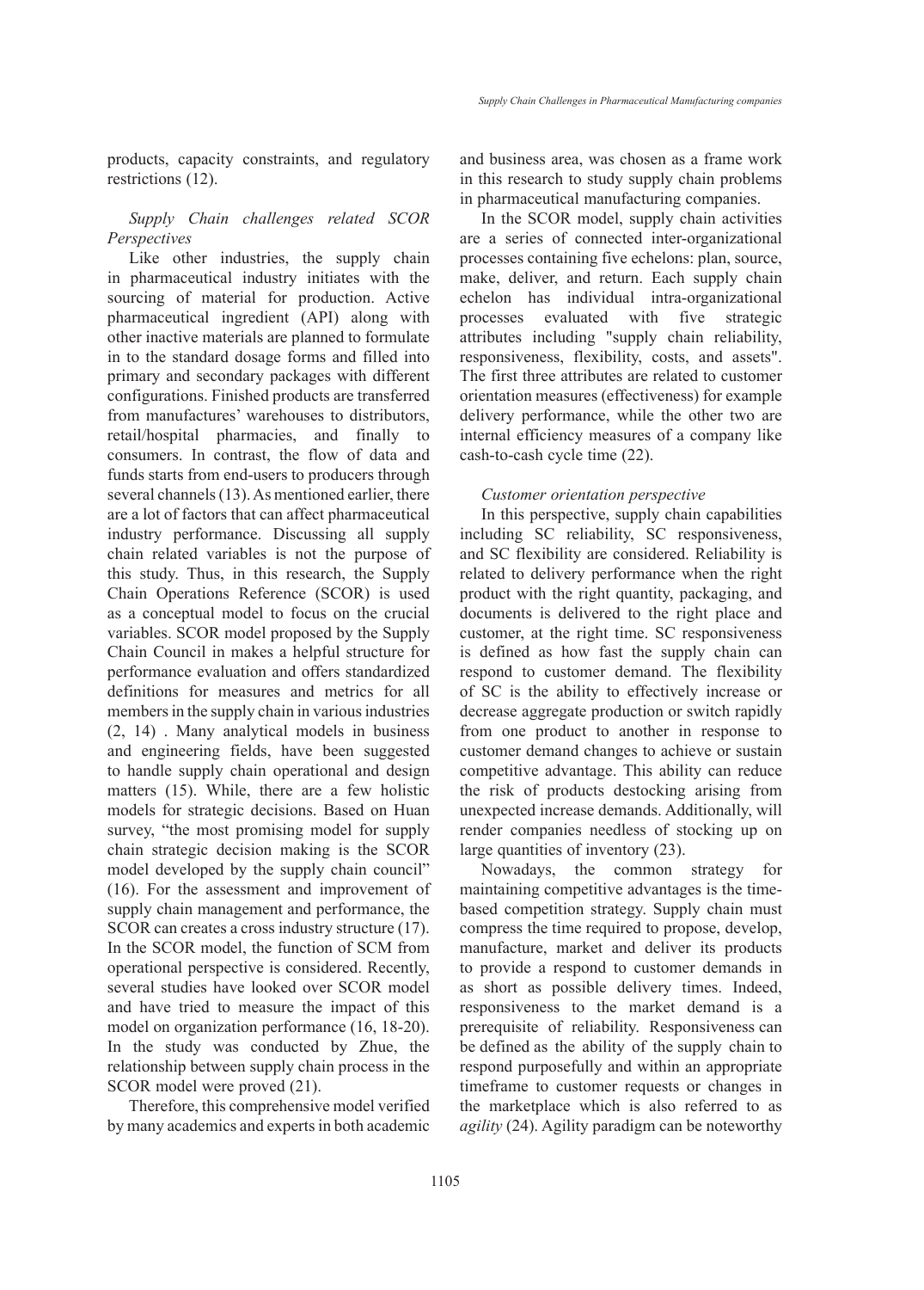in the pharmaceutical industry because of many reasons such as reducing the product life cycle, increasing merge and acquisitions, changing customer behaviors, and competitive actions which enforce companies to respond faster (12).

#### *Internal perspective*

Supply chain efficiency is important in this perspective in terms of cost and asset management. With efficient SC management, cost of production as well as inventory and transportation are reduced, and customer service levels are enhanced. All costs related to operating the supply chain such as cost of processes to plan, source, make, deliver, and return, cost of goods sold, direct costs (labor, materials), and indirect costs (overhead) are considered to reach productivity. Cost of operation greatly affects profitability thereby affecting the whole firm performance; hence, it is one of the most important indicators to evaluate efficiency. The more the companies optimize the costs, the higher efficiency they gain (25). Cost reduction is a way in which excellent companies try to create more efficient relationship with partners and other firms to reduced cost of their products**,**  reduce internal lead times and work in process inventories, increase forecast accuracy and repeatability, and adopt just in time delivery strategies for their high cost raw materials. By doing these activities indirect costs have been significantly decreasing (26).

Supply chain assets management is evaluated by three important variables, cash to cash cycle time, return on SC fixed assets, and return on working capital. Cash to cash cycle time is the time period between the point at which a company pays for purchasing material and gains incomes from the products sale in cash. This factor is used to calculate the financing requirements for current and future operations (14).

#### **Experimental**

## *System Dynamics methodology*

Supply chain systems have a dynamic characteristic because of uncertainties in demand, supply, and various logistics methods. Recently, with increasing complexity of supply chain dynamics using system dynamics modeling has become popular (27). As SD models are based on feedback models, causal loop diagrams (CLD) were provided to explain intrinsic feedback of activities. "The feedback loop when a change in something ultimately comes back to cause a further change in the same thing" (28).

## *Qualitative system dynamics based on causal loops*

Many authors suggested that CLDs could be used as a conceptual model and help to structure and solve managerial problems (29-31). With the progression of this concept, two parallel methods were formed. The first concept which is termed "*qualitative system dynamics*" was intended to apply all phases of system dynamics besides quantification modeling. The idea of setting up model boundaries has specified responsibilities of managers to prospect how processes might be interacted. Furthermore, it could be combined in to most simulation packages (32). The second concept of CLDs was made as an important part of organizational learning which is named "system thinking". Also, this idea has made managerial perception about the system behavior by concluding, rather than calculating (28). Visualizing dynamic problems with CLDs is an ideal way to bring the decision points and performance measures to the managers' attention (33).

#### *System Dynamics modeling processes*

The standard system dynamics method based on Sterman definition is the sequence of activities to study a particular problem (30). These steps are problem definition, dynamic hypothesis, formulation, testing, policy formulation and evaluation. The SD method is used here to take into consideration all variables in terms of both systemic approaches to the variables interactions and flows, and managerial perspective.

This study tries to explore the pharmaceutical manufacturing supply chain challenges in Iran and find out the relationship between variables affecting these problems by the first two steps of SD method, problem definition, and causal loop diagram. The model provided below is a qualitative model based on extensive literature review and semi-structured interview with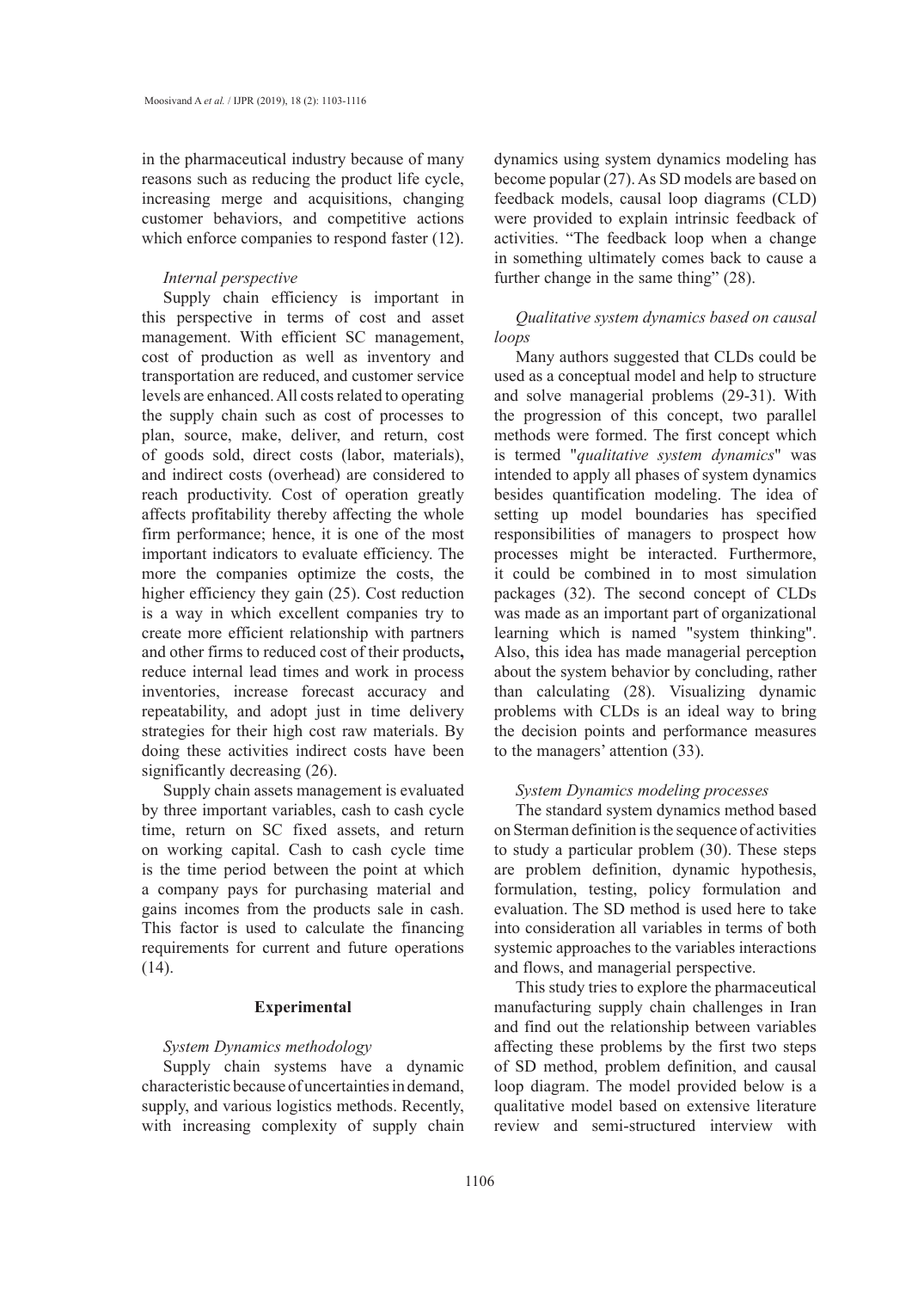| <b>SC</b> Performance     | <b>SCOR Perspectives</b> | <b>Metrics</b>                                                                             |  |
|---------------------------|--------------------------|--------------------------------------------------------------------------------------------|--|
|                           | Reliability              | Delivery performance<br>Fill rate<br>Perfect order fulfillment                             |  |
| Supply Chain Capabilities | Responsiveness           | Order fulfillment lead time                                                                |  |
|                           | Flexibility              | SC response time<br>Production flexibility                                                 |  |
| Supply Chain Efficiency   | Cost                     | Total SC cost<br>Cost of goods sold<br>Value added productivity<br>Return processing costs |  |
|                           | <b>Asset Management</b>  | Cash to cash cycle time<br>Inventory day of supply<br>Asset turns                          |  |

**Table 1.** The SCOR performance attributes with the associated level 1 metrics.

experts on pharmaceutical supply chain.

Based on the findings, there are several serious challenges in Iran pharmaceutical industry which have an influence on the competitiveness, profitability, and overall supply chain performance in both external and internal organizations environment. Macro environment troubles include macroeconomics and political situation like sanctions, exchange rate fluctuation, financing issues, lake of proper infrastructure, counterfeit drugs, and lake of transparency and unpredictability of shifts in government economic policies, and highly regulated nature of this business. On the other hand, lack of integration and collaboration between different echelons of supply chain, lack of information visibility, transparency and sharing, high rate of obsolescence machinery, costly and time consuming R and D processes, restricted pricing policy affecting the competitiveness and quality of products, uncertainty in supplying qualified raw materials in their respective required quantity and at the right time lack of effective supplier relationship management are just a number of inter organization problems.

#### *Problem definition (Boundary Issues)*

The extent of the model must be defined in any kind of modeling. Conscious decision must be made to clarify where the boundaries of the model are. Otherwise, developing a system model could be ultimately endless.

Therefore, the first part of the research was undertaken by Semi-structured face to face interviews with 25 expert managers from different pharmaceutical manufacturing companies who have at least 5 year responsibilities in any parts of the supply chain, including marketing, planning, commercial, manufacturing, sales, and financing for clarifying pharmaceutical supply chain structure and model boundaries, as well as their challenges related to SCM.

To address these goals, the interview questions were developed and guided by the wide-ranging literature review and the five main SCOR performance attributes and their associated level 1 metrics (34, 35) Table 1 represents the five performance attributes used within the SCOR model and the associated thirteen level one metrics.

The interviewees were asked to explain the supply chain structure and processes in their companies and specify the challenges which can cause difficulty in achieving supply chain goals, considering SCOR performance attributes. In addition, the interviewees were given the opportunity to add any other challenges that they believed were relevant for their particular operation. The interviews were recorded digitally and the notes were taken during the interviews.

The model boundaries and variables included in each sector of the CLDs were based on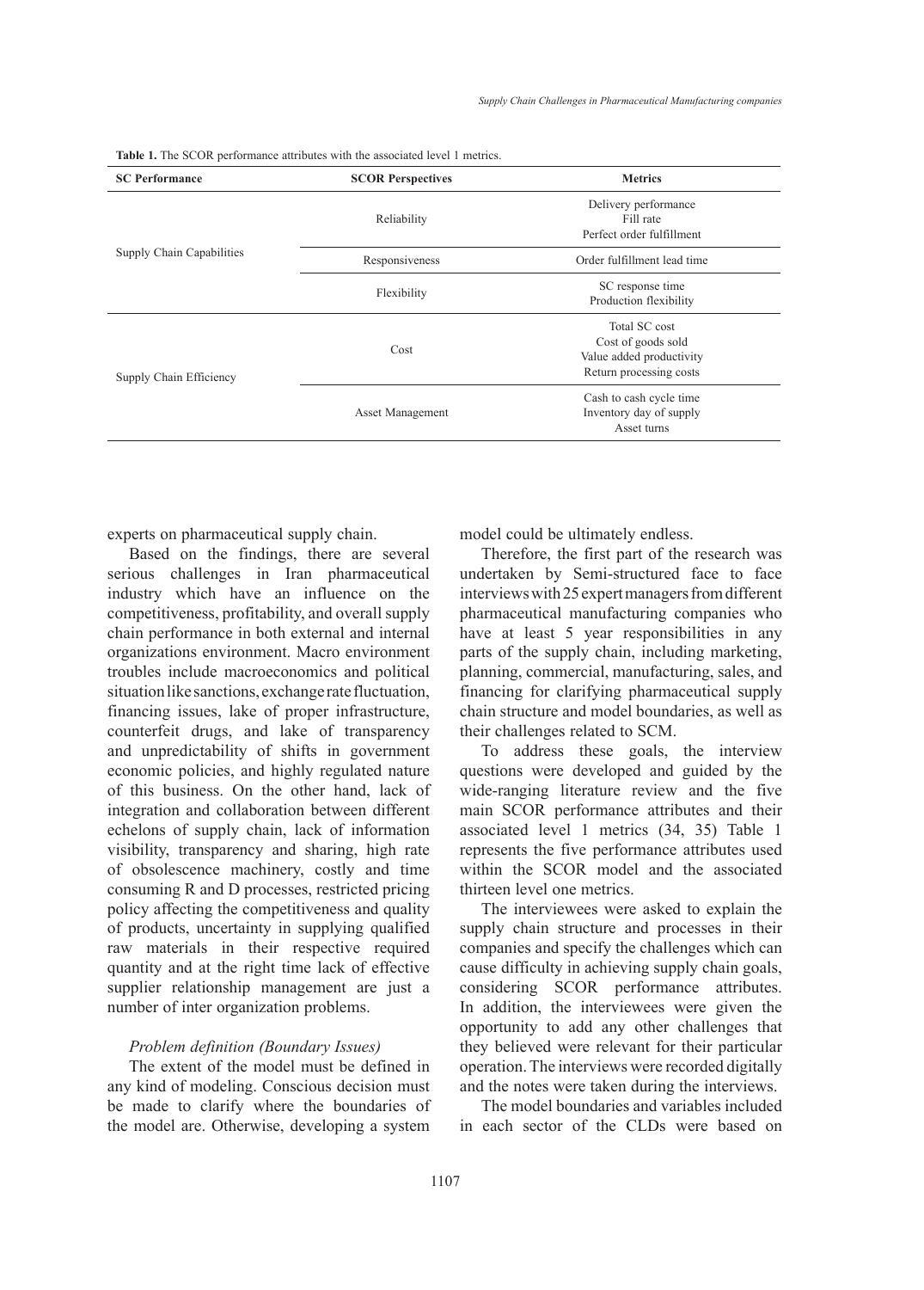

**Figure 1.** General model boundaries for market oriented pharmaceutical supply chain.

the notes taken and the audio recordings of interviews. Figure 1 shows the market oriented pharmaceutical supply chain and model boundaries.

In brief explanation, in this industry, the SC Processes initiate by product development and marketing activities as a strategic function. This means that the sales and marketing unit try to find the market needs and change them to demands. They achieve their goals by communicating with physicians authorized to prescribe pharmaceutical products to end users. On the other hand, sales and marketing unit interacts with distribution companies and pharmacies to sell their products. In this way, they can monitor the market as downstream and forecast future demand. Marketing department provides forecast information for planning department to schedule all internal processes including purchasing materials, formulation and making finished products, and distribution in response to market demand. The branded-generic pharmaceutical manufacturing companies also have upstream companies which may have local or international activities, to supply active pharmaceutical ingredients and other inactive materials. Therefore, the supplier selection and supplier relationship are critical tasks for manufacturing companies, they have to evaluated suppliers considering both qualitative and quantitative factors such as quality of materials, delivery performance, their reputation and position in industry, bargaining power, production facilities and capacity, technical capability, geographic location, order fulfillment lead time, net price, total logistics cost etc. (36).

With these descriptions, the model boundaries of this research has determined all challenges related to pharmaceutical manufacturing company processes which can affect them and have ability to improve the processes by changing the policies and decisions. All other concerns related to entities in up and down stream of manufacturer are placed beyond the study boundaries.

#### *Dynamic hypothesis*

Based on the interviews, the supply chain challenges of pharmaceutical manufacturing companies are identified and listed in accordance with SCOR model attributes in Table 2.

The basic CLDs of market oriented PSC was developed based on literature review and expert opinions. Figure 2 shows the basic relationship between variables playing a role in the pharmaceutical supply chain.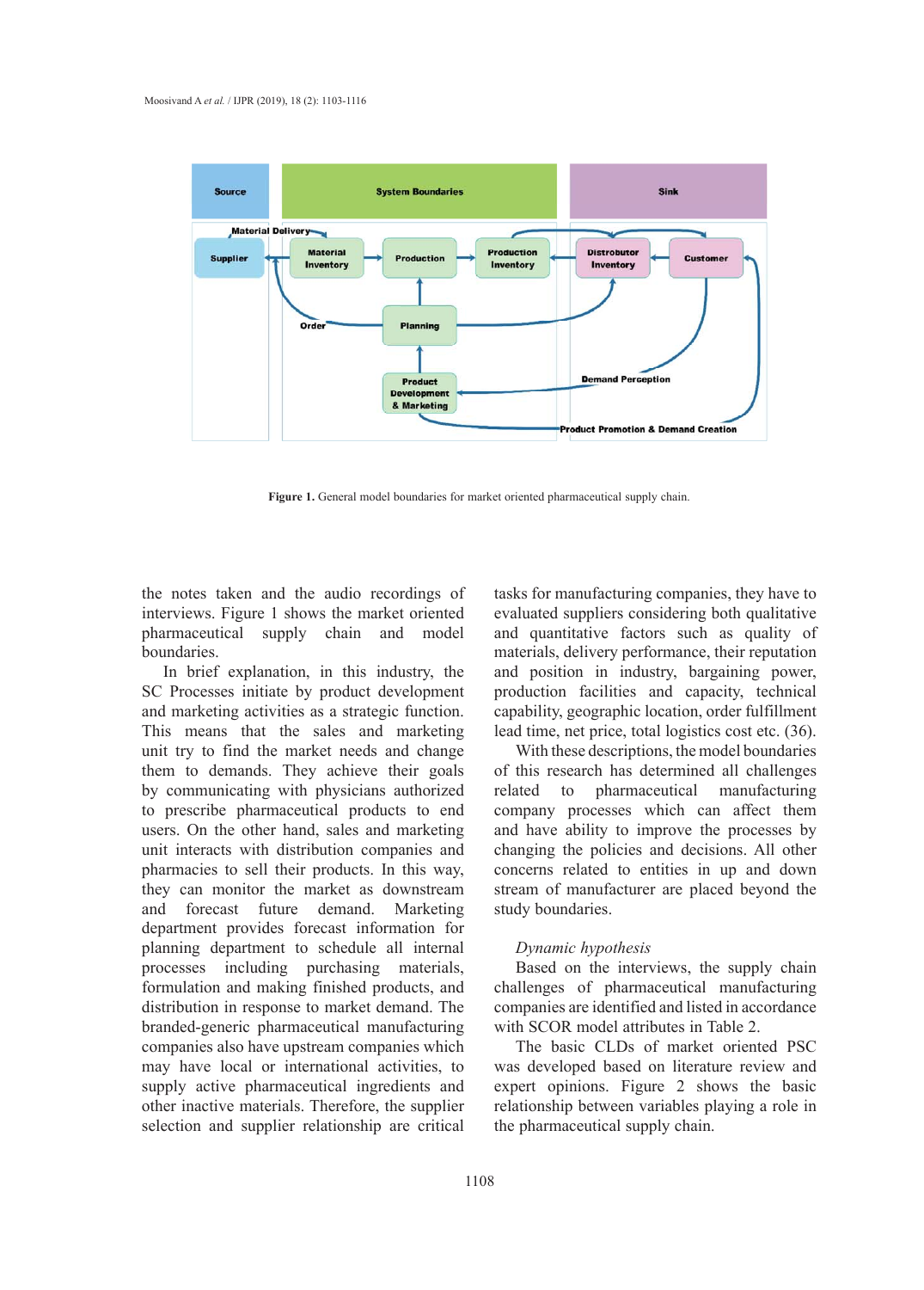| <b>SC Performance</b>     | <b>SCOR Perspectives</b> | <b>Problems related this metrics</b>                                                                                              |  |
|---------------------------|--------------------------|-----------------------------------------------------------------------------------------------------------------------------------|--|
|                           | Reliability              | High backorders value (Sales loss)<br>Destocking episodes and inventory oscillation<br>Forecast inaccuracy Delay in supply orders |  |
| Supply Chain Capabilities | Responsiveness           | High average manufacturing cycle time                                                                                             |  |
|                           | Flexibility              | Lack of on time delivery percentage<br>Lack of response to unpredictable changes<br>Time consuming R and D process                |  |
| Supply Chain Efficiency   | Cost                     | High inventory cost                                                                                                               |  |
|                           | <b>Asset Management</b>  | Long cash to cash cycle time<br>Inactive inventory percentage                                                                     |  |
|                           |                          |                                                                                                                                   |  |

|  |  |  |  | Table 2. Supply Chain challenges in pharmaceutical manufacturing company. |
|--|--|--|--|---------------------------------------------------------------------------|
|--|--|--|--|---------------------------------------------------------------------------|

In general, the most important goal of a *profitseeking companies* is to maximize stockholder value which can be divided into three subobjectives including profitability, survival and continuous in existence, and growth. To achieve them, companies must improve financial performance such as - revenue, return on investment, and cash flow - as well as nonfinancial performance such as - market share, customer satisfaction, number of new products development, and number of employees.

In market oriented pharmaceutical manufacturing companies, all processes start with product development and marketing activities via market research and analysis to find unmet health needs and create demands through promotional actions to introduce products to the health care professionals. On the other hand, the marketing units can calculate the sales forecasts by observing the market and providing it to planning unit to project the production schedule and finished products inventory in accordance to market demands. The appropriate production inventory can increase the distributors' warehouses inventory and the orders will be fulfilled completely. At this point, the actual sales can be recorded for manufacturing companies; however, the invoices will be paid with a delay of several months. Increasing actual sales leads to more revenue



**Figure 2.** Basic causal loops model.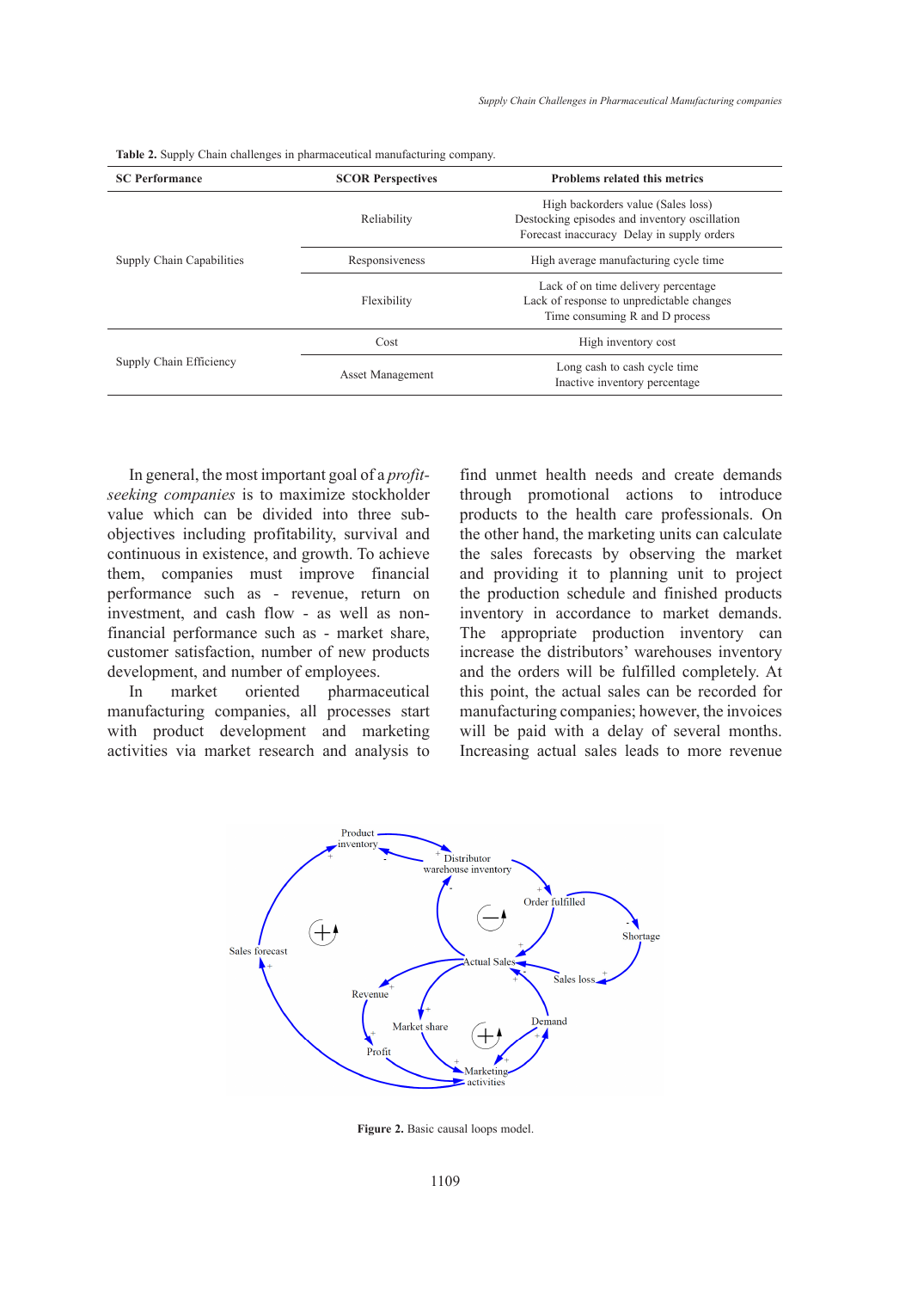

**Figure 3.** Internal processes: Planning, Sourcing, and Making. **Figure 3.** Internal processes: Planning, Sourcing, and Making.

and profit. On the other hand, market share will ime. The material inventory an be also increased. Ultimately, the marketing inventory have a moderating effect departments can benefit from profit to increase marketing promotions to boost demands. There As experts asserted in Iran pharmarketing promotions to boost demands. There As experts asserted in Iran pharm is one subtractive loop to balance the two others financial and political issues c reinforcing ones. If the production inventory is limitations for supplying APIs esp not enough to meet the market demands, the imported materials. Also, a lack of c distributors could not fulfill orders. By declining order fulfillment rate, shortage and sales loss create will occur; as a result, actual sales will decrease. Based on the SCM experts opinions supported by literature, Inaccuracy or anomaly in sales forecast calculating and production capacity limitations can be considered as the causes of inadequate production inventories.

On the other hand, two balancing loops can be added to explain the processes of creating product inventory. As noted earlier, material purchasing plan as well as production plan will be conducted based on sales forecasting. The procurement departments prepare raw materials needed from several supplier companies. There are several factors affecting supply performance of such supplier's ability to cover orders in terms of quality and quantity of raw materials, cost of raw material and shipment, and delivery

time. The material inventory and products inventory have a moderating effect on ordering rate (Figure 3).

As experts asserted in Iran pharma industry, financial and political issues cause some limitations for supplying APIs especially for imported materials. Also, a lack of collaborative relationship strategies with suppliers can create harder condition for pharmaceutical manufacturing companies such as deviation of forecasts, drastic inventory oscillations, and stock-out episodes. Therefore, they buffer a large amount of materials and products inventory. Although, this strategy enhances responsiveness, increases customer satisfaction, and decreases sales loss, it can cause other problems such as the need for more warehouse space and their management, increasing inventory costs, and the risk of material or product expiration (Figure 4).

The other major problem in this business is long lead times including time for new product development, capacity acquisition, procurement, production, distribution, regulatory process, and cash to cash cycle time. The long lead times prevent PSC abilities to be reliable and responsive. This property not only can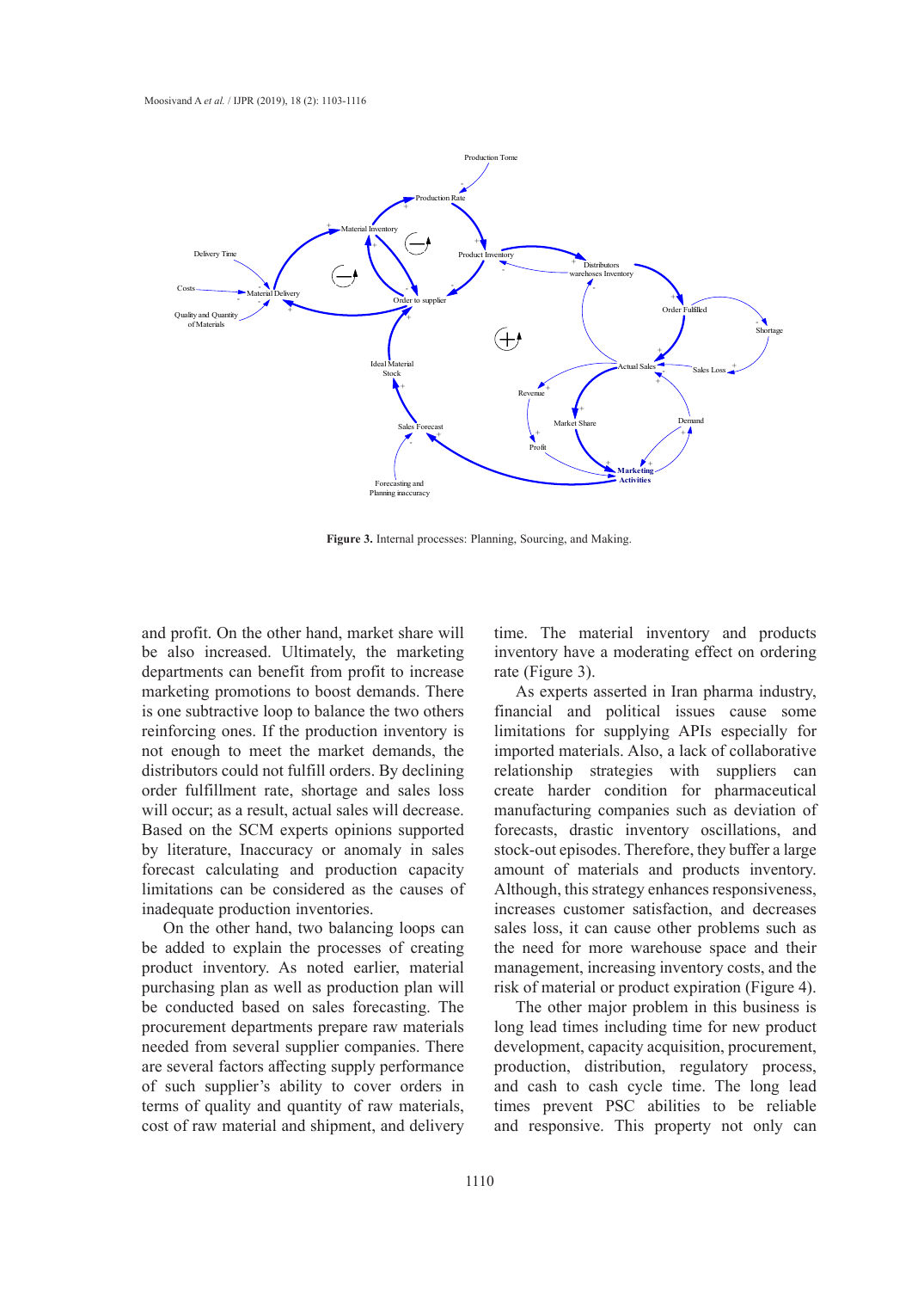

**Figure 4.** Inventories balancing loops and costs. **Figure 4.** Inventories balancing loops and costs.

degrade PSC agility and market share; but, may increase overall costs as well. While, to remain competitive, these firms must reduce costs whereas continuously improve responsiveness.

After expressing the PSC problems, the dynamic hypotheses are developed. Major challenges which can affect both effectiveness and efficiency of PSC can be briefly summarized as follows: inaccuracy in forecasting, long lead times, lack of optimum target inventory, and discussed. high SC costs. ing in SC costs.

With such problems, achieving profitability, customer satisfaction, as well as market share customer satisfaction, as well as market share<br>would not be possible. There are several Suggested policies to overcome obstacles improving actions and correcting decisions Collaborative relationship with suppliers that have already been experienced in other industries and many researches have showed their effectiveness, and they can be used to overcome these challenges. In the following section, the impact of some of the suggested joint decisions policies will be discussed on the causal loop model.

Since system dynamics modeling is the interactive process between researchers and participants (manager, owners and associated

actors) of problem situation who are experts egrade FSC aginty and market share, but, may actors) or problem situation who are experts crease overall costs as well. While, to remain in their field, after developing the causal loop ompetitive, these firms must reduce costs diagrams the validity of relationship between variables were verified by those pharmaceutical After expressing the PSC problems, the supply chain experts who were participated in the interviews. Then, the suggested policies to mitigate the SC problems were implemented in nd efficiency of PSC can be briefly summarized model and confirmed by them (37, 38). In the next step, the effects of suggested polices were discussed.

# **Results and Discussion**

# *Suggested policies to overcome obstacles Collaborative relationship with suppliers*

Supply chain collaboration has been well dustries and many researches have showed defined by Togar as "two or more chain members" leir effectiveness, and they can be used to working together to create a competitive advantage through sharing information, making joint decisions, and sharing benefits which result from greater profitability of satisfying end customer needs than acting alone" (39). With collaboration, the firms can manage the negative impact of "bullwhip effect" and become more responsive to the instability of markets (40).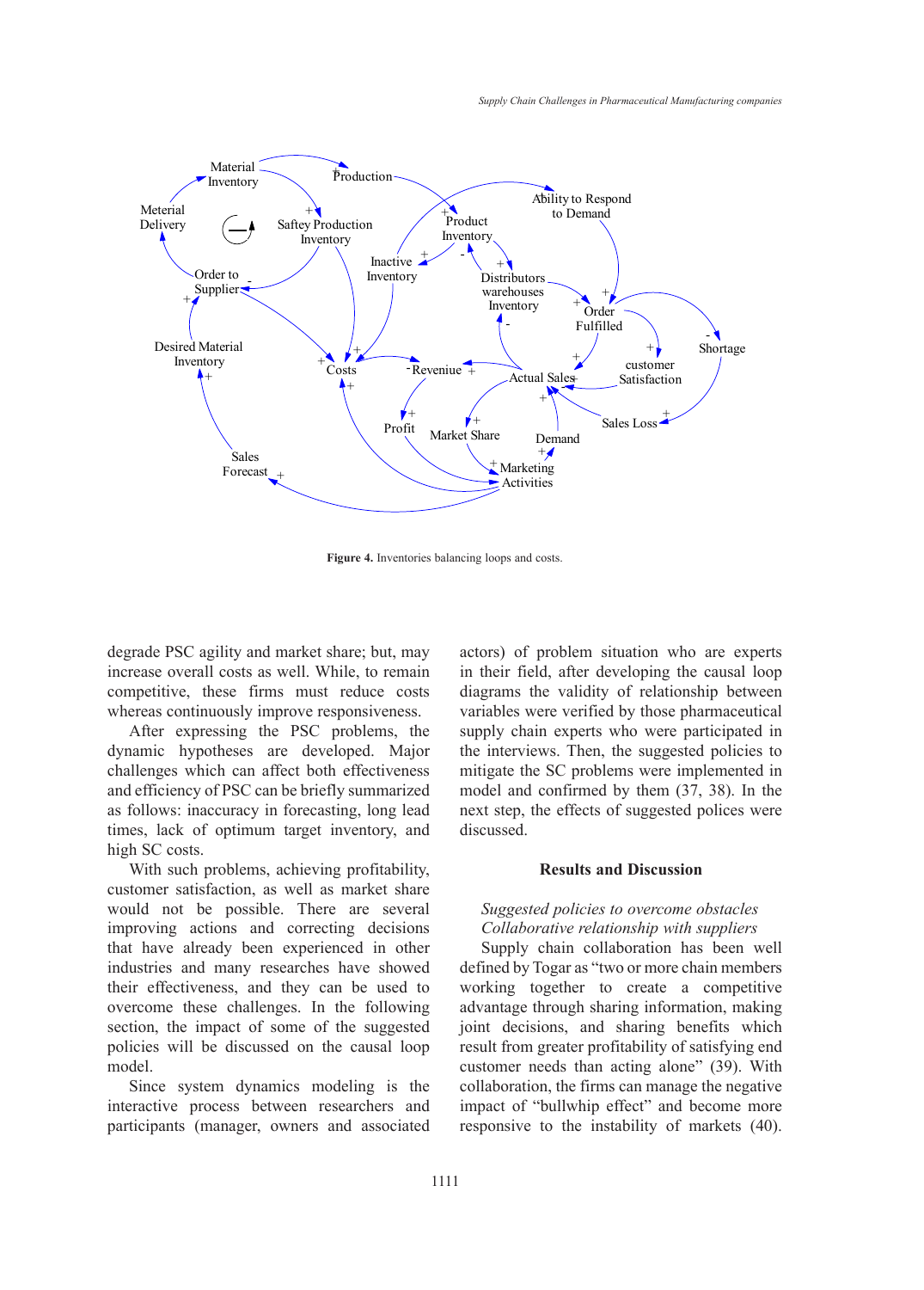

**Figure 5.** Improving policies for overcoming challenges.

Moreover, the positive impact of collaboration has been proved by several cross sectional studies (41-43).

When improvement of firm performance is targeted through more effective management of the supply chain, the suppliers' role becomes important to coordinate supply and demand properly (44). Several researches have been conducted to assess the supplier and manufacturing company relationship and its effects on manufacturing performance. The topics include: supplier selection, supplier alliances and strategic supplier alliances, as well as-supplier management orientation (45-50).

Long term relationship between manufacturer and its supplier is termed strategic supplier relationship. It is used to help firms reach major benefits. Also, it makes companies more capable of working with a limited number of important suppliers efficiently. Strategically aligning firms will save time and effort (51-54). On the other

hand, supply chain collaboration with strategic suppliers empower firms to be more responsive to market fluctuations as a result enhanced capability and the high level of knowledge sharing and communication (55, 56). Strategic partnership helps pull production companies to be more flexible and utilizes lean manufacturing methods needed for pull production by reducing the cycle times (57).

As Figure 5 shows, in this study, the effect of collaborative relationship with suppliers on supply lead time, bargaining power and order quantity has been evaluated. Strategic partnership or trust reduces lead times, safety stocks, economic order quantity, and costs; while, increases ability to respond to demand, customer satisfaction, market share, and profitability. These results are supported by several former studies in other fields. Firm performance is positively linked with activities, in which suppliers are involved in organization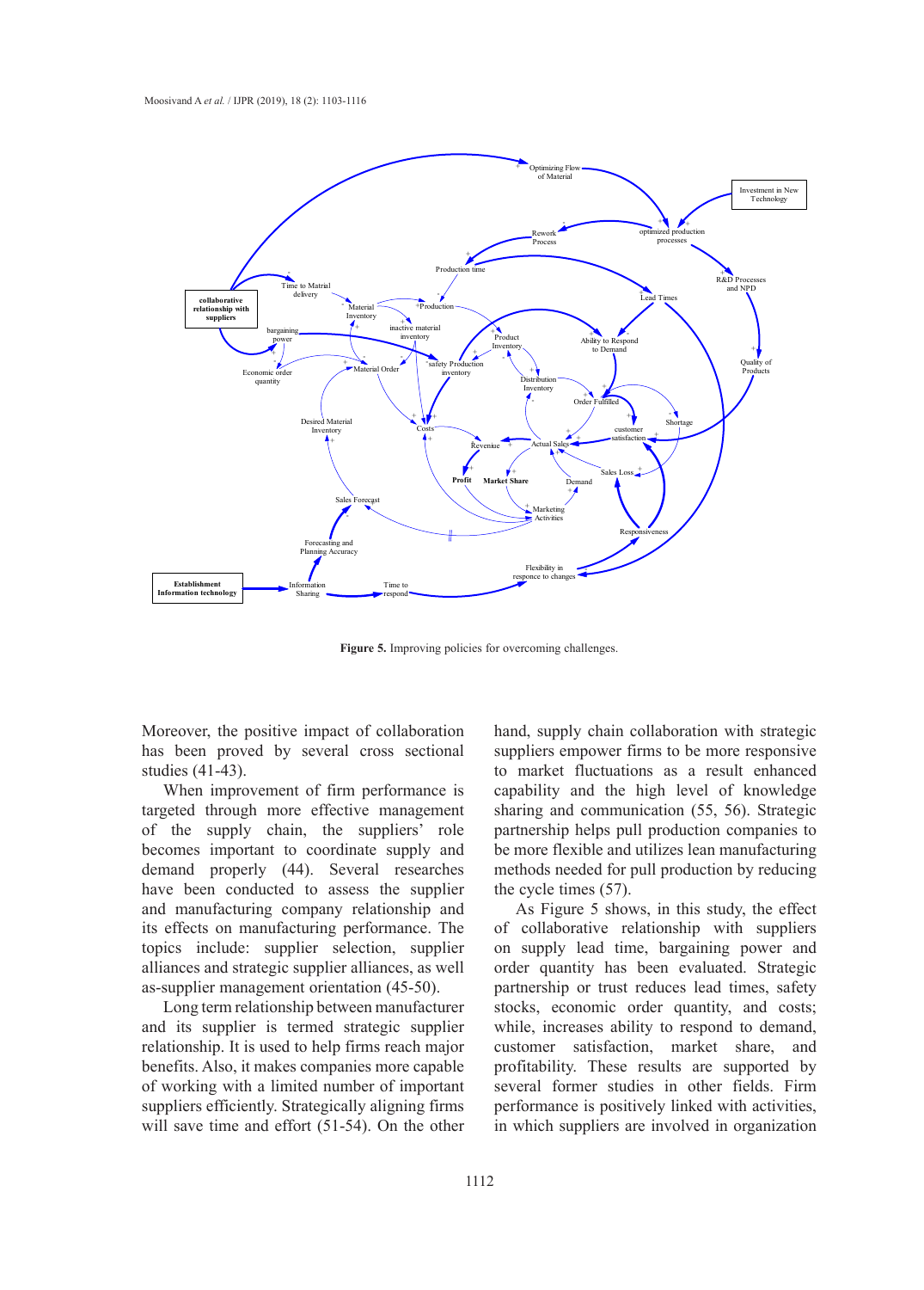operations (58). Also, in different studies the effect of collaboration on resource management, information accuracy, and cost reduction have been proved (59, 60). In addition, assessment and prioritizing of suppliers is the main factor for agility of SC in pharmaceutical companies based on result of the study conducted by Rajabzadeh *et al.* (61).

#### *Investment in new technologies*

The other improving policy is applying new technology to enhance R and D processes and quality of products, optimize current production processes, decrease rework and wasted material. In one study the author asserted that production technologies can notably improve competitiveness (62). Furthermore, other studies have shown flexibility enhancement by using innovative manufacturing technologies (63, 64). Then, as flexibility is a necessary attribute of pull production businesses, advanced manufacturing technology can improve efficiency and effectiveness of pull production.

Also, product innovation especially in complex products with unpredictable demand can be increased by new manufacturing technology (65).

With investment in new and advanced technologies in pharmaceutical companies, flexibility, quality of products, and customer satisfaction are increased. Moreover, by reducing production lead time, responsiveness can be improved. All these behaviors lead to increase actual sale as well as market share. Researches have stated that the environmental uncertainties relate with need for faster adoption new technology to be more flexible and responsive. Logistics executives rank technology as the most important factor in improving SC capabilities (66).

# *Information technology (IT) establishment*

Information is varying between upstream and downstream of supply chain companies. Every entities in SC have to calculate their possible future market demands based on inadequate information obtained from other SC components. Therefore, all partners keep higher amount of inventory to reduce risk of stock-out and preserve responsiveness to market

changes. Thus, the costs would be increased (67). Establishment of information technology to make visibility or information sharing among supply chain entities, is one of the critical elements for having an effective SC (68, 69). By using IT, sales forecasting can be accurate, so need for safety or inactive inventory as well as inventory costs will be decreased. Visibility causes less bullwhip effects and increases reliability (70).

On the other hand, collaborative behaviors have many advantages for all SC partners such as a clear understanding of future demands and realistic plans to respond to demand (71). Researchers have recommended the IT system establishment for information sharing and in this way, enabling collaboration in the supply chain (72, 73). According to the result of Mehralian study, IT is one of the most important factors that can affect coordination in supply chain (58). In addition, using IT for improving information sharing, has positive impact on SC performance (74).

## **Conclusion**

To obtaining value for consumers and supply chain network which is the final purpose of supply chain management, supply chain entities must integrate inter and intra organizational processes. A firm's competitiveness is extremely related to integrated management. Process integration refers to coordination, and resources and information sharing to manage the process cooperatively (70). Chopra and Mendhl enumerated the benefits of SC integration including safety stock and costs reduction, flexibility, responsiveness and quality enhancement, optimum resource utilization (15). However, process integration may have very difficulties in terms of organizational culture, infrastructure and facilities, willing to learn and prepare for changes. Therefore, this model could be a basis for configuration of supply chain system.

Consequently, the policies recommended in this study lead the pharmaceutical supply chain to be more integrated. The collaborative planning, forecasting and replenishment (CPFR) is suggested to implement in pharmaceutical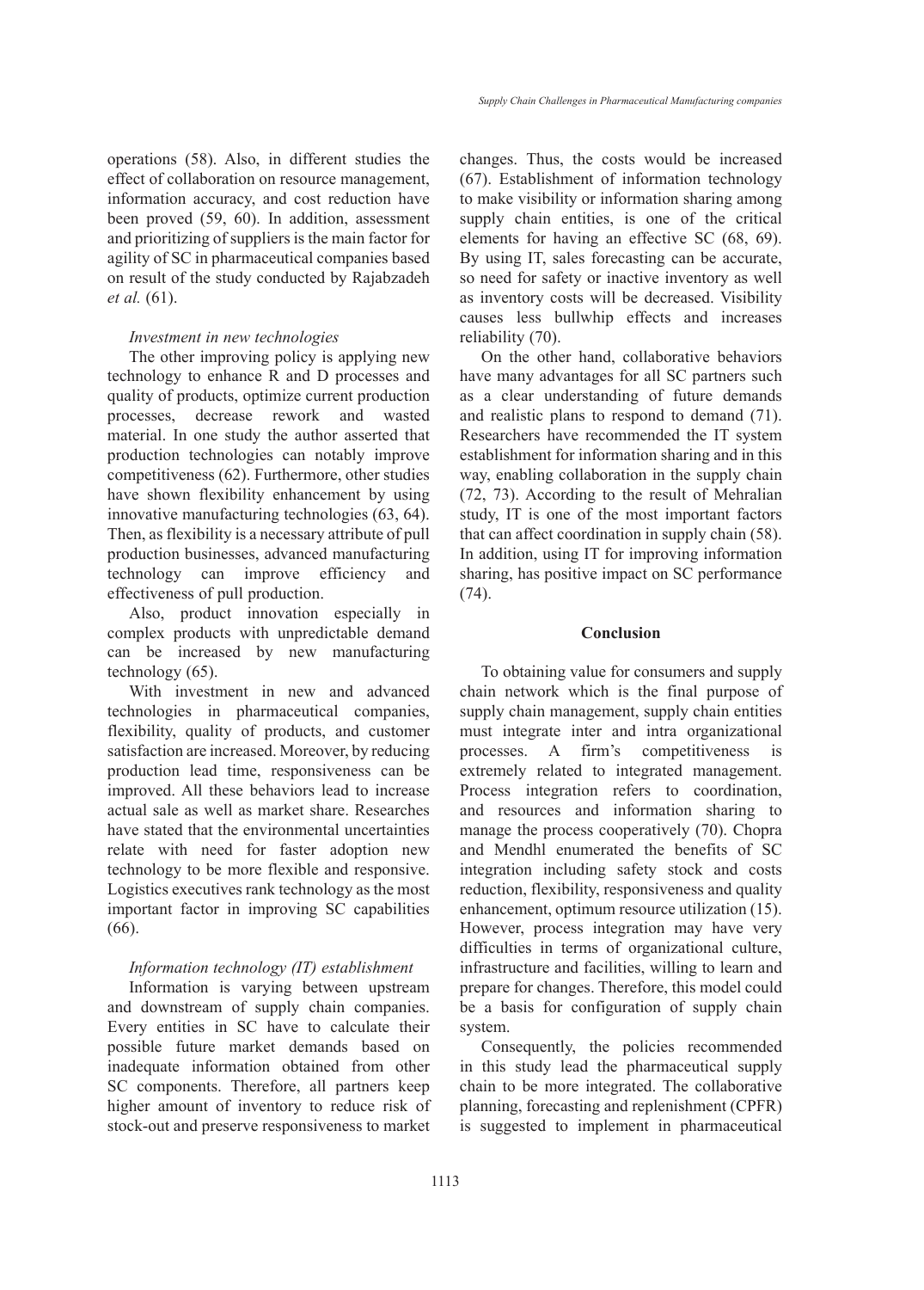supply chain management to improve replenishment, reduce inventory and backorder value, and decrease procurement and delivery time.

#### *Limitation and management implications*

For the first time, the most important internal supply chain challenges in the pharmaceutical market-oriented manufacturing companies were studied in this research. The research findings in this paper focuses on how a qualitative simulation method can effectively assist decision makers involved in the process of creation policies. The proposed causal loop diagrams can visualize the effects of the activities and decisions on organizational goals; hence, it can help managers to make better decisions and overcome problems.

In addition, CLDs can be used in other system dynamics modeling as a conceptual frame work to develop stock and flow diagrams and calculate the effects of organizational policies on supply chain challenges quantitatively. Indeed, having such these frame works help organizations to make and record data based on the CLDs variables for more detailed quantitative analysis. However, in this research, interviewees were SC managers in manufacturing companies. For future studies all the participants along the supply chain, including upstream suppliers and downstream customers can be involved. The study is limited to the pharmaceutical industry, and this could limit generalizability of results to other industry types.

#### **Acknowledgement**

This work was a part of Ph.D. thesis of A. Moosivand at the School of Pharmacy, Shahid Beheshti University of Medical Sciences (SBMU), Tehran, Iran. The authors would like to thank supply chain managers in pharmaceutical companies for their sincere cooperation.

## **References**

- Sarimveis H, Patrinos P, Tarantilis CD and Kiranoudis (1) CT. Dynamic modeling and control of supply chain systems: A review. *Comput. Oper. Res.* (2008) 35: 3530–61.
- (2) Lai KHM, Ngai EWT and Cheng TCE. Measures

for evaluating supply chain performance in transport logistics. *Transp. Res. E Logist. Transp. Rev.* (2002) 38: 439–56.

- (3) Jain V, Wadhwa S and Deshmukh SG. Modelling and analysis of supply chain dynamics: a high intelligent time (HIT) Petri net based approach. *Int. J. Ind. Syst. Eng.* (2006) 1: 59–86.
- (4) Klibi W and Martel A. Scenario-based supply chain network risk modeling. *Eur. J. Oper. Res.* (2012) 223: 644–58.
- (5) Shah N. Pharmaceutical supply chains: key issues and strategies for optimisation. *Comput. Chem. Eng.*  (2004) 28: 929–41.
- $(6)$  Singh MP. The pharmaceutical supply chain: A diagnosis of the state-of-the-art. Engineering Systems Division, Massachusetts Institute of Technology, Boston MA (2005).
- Wang G, Huang SH and Dismukes JP. Manufacturing (7) supply chain design and evaluation. *Int. J. Adv. Manuf. Tech.* (2005) 25: 93–100.
- Langroodi RRP and Amiri M. A system dynamics (8) modeling approach for a multi-level, multi-product, multi-region supply chain under demand uncertainty. *Expert Syst. Appl.* (2016) 51: 231–44.
- Baines DA. Problems facing the pharmaceutical (9) industry and approaches to ensure long term viability. *Master of Science in Organizational Dynamics Theses (MSOD)* [2010 July 23], Available from URL: https:// repository.upenn.edu/od\_theses\_msod/33/.
- (10) Handfield RB and Nichols EL. Supply chain redesign: *Transforming supply chains into integrated value systems.* Pearson Financial Times Press, New Jersey (2002).
- (11) Askariazad M and Wanous M. A proposed value model for prioritising supply chain performance measures. *Int. J. Bus. Perform. Supply Chain Model.* (2009) 1: 115–28.
- $(12)$  Eitelwein O. Preparing the supply chain pharma needs. AT Kearney pharma supply chain panel. A.T. Kearney Inc., Chicago, United States (2014).
- $(13)$  Chandrasekaran N and Kumar SM. Pharmaceutical supply chain challenges and best practices. Working Paper, CII–Institute of Logistics, India (2003).
- (14) Chan FTS, Qi HJ, Chan H, Lau HCW and Ip RWL. A conceptual model of performance measurement for supply chains. *Manag. Decis.* (2003) 41: 635–42.
- $(15)$  Chopra S and Meindl P. Supply chain management. Strategy, planning and operation. In: Boersch C and Elschen R. (eds). *Das Summa Summarum des Management.* Springer, Gabler (2007) 265–75.
- (16) Huang SH, Sheoran SK and Wang G. A review and analysis of supply chain operations reference (SCOR) model. *Supply Chain Manag. An. Int. J.* (2004) 9: 23–9.
- (17) Ghatari AR, Mehralian G, Zarenezhad F and Rasekh H. Developing a model for agile supply: An empirical study from Iranian pharmaceutical supply chain. *Int. J. Pharm. Healthc. Mark.* (2015) 9: 189–201.
- (18) Huang SH, Sheoran SK and Keskar H. Computer-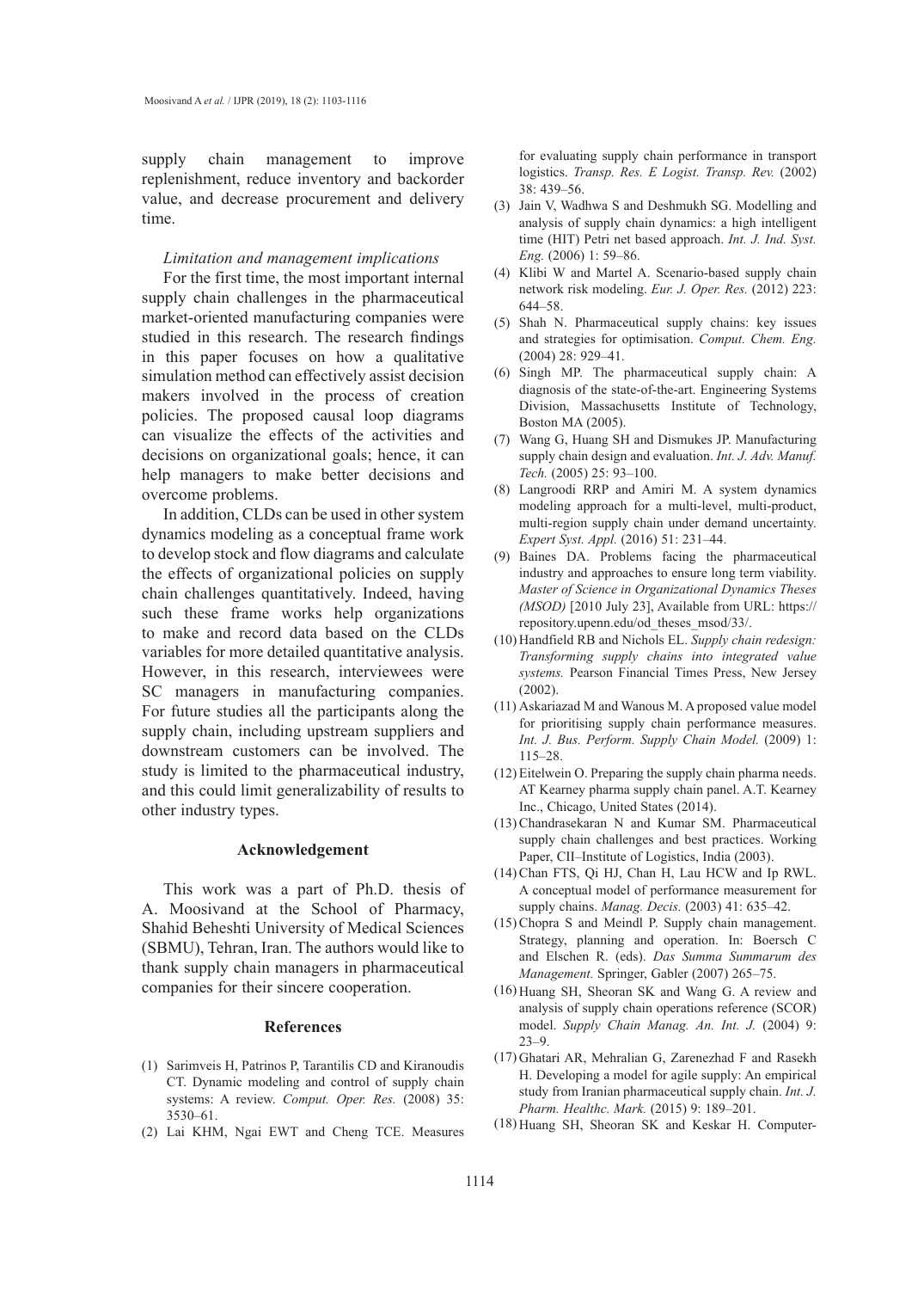assisted supply chain configuration based on supply chain operations reference (SCOR) model. *Comput. Ind. Eng.* (2005) 48: 377–94.

- (19) Lockamy III A and McCormack K. Linking SCOR planning practices to supply chain performance: An exploratory study. *Int. J. Oper. Prod. Manag.* (2004) 24: 1192–218.
- (20) Supply Chain Council, Supply Chain Operations Reference Model, Revision 11.0*. SCOR* (2010). Available from URL: http://supply-chain.org/f/ downloads/726710733/SCOR10.pdf.
- $(21)$  Zhou H, Benton WC Jr, Schilling DA and Milligan GW. Supply chain integration and the SCOR Model. *J. Bus. Logist.* (2011) 32: 332–44.
- (22) Geary S and Marien JA. Top performers cut total supply-chain costs. In: *The Supply Chain Yearbook.* McGraw-Hill, New York (2001) 427–30.
- $(23)$  Gunasekaran A, Lai K hung and Edwin Cheng TC. Responsive supply chain: A competitive strategy in a networked economy. *Omega* (2008) 36: 549–64.
- (24) Agarwal A, Shankar R and Tiwari MK. Modeling agility of supply chain. *Ind. Mark. Manag.* (2007) 36: 443–57.
- (25) Liu S and Papageorgiou LG. Multiobjective optimisation of production, distribution and capacity planning of global supply chains in the process industry. *Omega* (2013) 41: 369–82.
- (26) Tsoku ME. Determining supply chain management trends in the pharmaceutical industry. *Potchefstroom Campus of the North-West University Faculty of Economic and Management Sciences* (2014).
- $(27)$  Mullner R and Holdford D. Understanding the dynamics of the pharmaceutical market using a social marketing framework. *J. Consum. Mark.* (2005) 22: 388–96.
- Wolstenholme EF. Qualitative *vs.* quantitative (28) modelling: the evolving balance. *J. Oper. Res. Soc.* (1999) 50: 422–8.
- (29) Coyle RG. System dynamics modelling: a practical *approach, Volume 1.* CRC Press (1996).
- (30) Sterman J. *Business dynamics: systems thinking and modeling for a complex world.* McGraw-Hill, New York (2000).
- (31) Rodriguez-Ulloa R and Paucar-Caceres A. Soft system synamics methodology (SSDM): Combining soft systems methodology (SSM) and system dynamics (SD). *Syst. Pract. Action Res.* (2005) 18: 303–34.
- $(32)$  Homer J and Oliva R. Maps and models in system dynamics: a response to Coyle. *Syst. Dyn. Rev.* (2001) 17: 347–55.
- (33) Lane DC. The emergence and use of diagramming in system dynamics: a critical account. *Syst. Res. Behav. Sci.* (2008) 25: 3–23.
- (34) Supply Chain Council Report. Supply Chain Operations Reference Model-Revision 11. SCC (2008) 1–23.
- (35) Poluha RG. *Application of the SCOR model in supply chain management.* Cambria Press, Amherst, New York (2007).
- (36) Mehralian G, Gatari AR, Morakabati M and Vatanpour H. Developing a suitable model for supplier selection based on supply chain risks: an empirical study from Iranian pharmaceutical companies. *Iran. J. Pharm. Res.* (2012) 11: 209–19.
- (37) Coyle RG and Alexander MDW. Two approaches to qualitative modelling of a nation's drugs trade. *Syst. Dyn. Rev.* (1997) 13: 205–22.
- (38) Fredericks KA, Deegan M and Carman JG. Using system dynamics as an evaluation tool: experience from a demonstration program. *Am. J. Eval.* (2008) 29: 251–67.
- (39) Simatupang TM and Sridharan R. The collaborative supply chain. *Int. J. Logist. Manag.* (2002) 13: 15–30.
- (40) Holweg M, Disney S, Holmström J and Småros J. Supply chain collaboration: making sense of the strategy continuum. *Eur. Manag. J.* (2005) 23: 170–81.
- $(41)$  Vickery SK, Jayaram J, Droge C and Calantone R. The effects of an integrative supply chain strategy on customer service and financial performance: an analysis of direct versus indirect relationships. *J. Oper. Manag.* (2003) 21: 523–39.
- Wisner JD. A structural equation model of supply (42) chain management strategies and firm performance. *J. Bus. Logist.* (2003) 24: 1–26.
- (43) Johnston DA, McCutcheon DM, Stuart FI and Kerwood H. Effects of supplier trust on performance of cooperative supplier relationships. *J. Oper. Manag.* (2004) 22: 23–38.
- (44) Mentzer JT, DeWitt W, Keebler JS, Min S, Nix NW and Smith CD. Defining supply chain management*. J. Bus. Logist.* (2001) 22: 1–25.
- (45) Choi TY and Hartley JL. An exploration of supplier selection practices across the supply chain. *J. Oper. Manag.* (1996) 14: 333–43.
- (46) Deng X, Hu Y, Deng Y and Mahadevan S. Supplier selection using AHP methodology extended by D numbers. *Expert. Syst. Appl.* (2014) 41: 156–67.
- Lambert DM, Emmelhainz MA and Gardner (47) JT. Developing and implementing supply chain partnerships. *Int. J. Logist. Manag.* (1996) 7: 1–18.
- (48) Cao M and Zhang Q. Supply chain collaboration: Impact on collaborative advantage and firm performance. *J. Oper. Manag.* (2011) 29: 163–80.
- (49) Shin H, Collier DA and Wilson DD. Supply management orientation and supplier/buyer performance. *J. Oper. Manag.* (2000) 18: 317–33.
- (50) Ou CS, Liu FC, Hung YC and Yen DC. A structural model of supply chain management on firm performance. *Int. J. Oper. Prod. Manag.* (2010) 30: 526–45.
- (51) Sarkis J and Talluri S. A model for strategic supplier selection. *J. Supply Chain Manag.* (2002) 38: 18–28.
- (52) Kannan VR and Choon Tan K. Buyer-supplier relationships: the impact of supplier selection and buyer-supplier engagement on relationship and firm performance. *Int. J. Phys. Distrib. Logist. Manag.* (2006) 36: 755–75.
- (53) Lambert DM and Schwieterman MA. Supplier